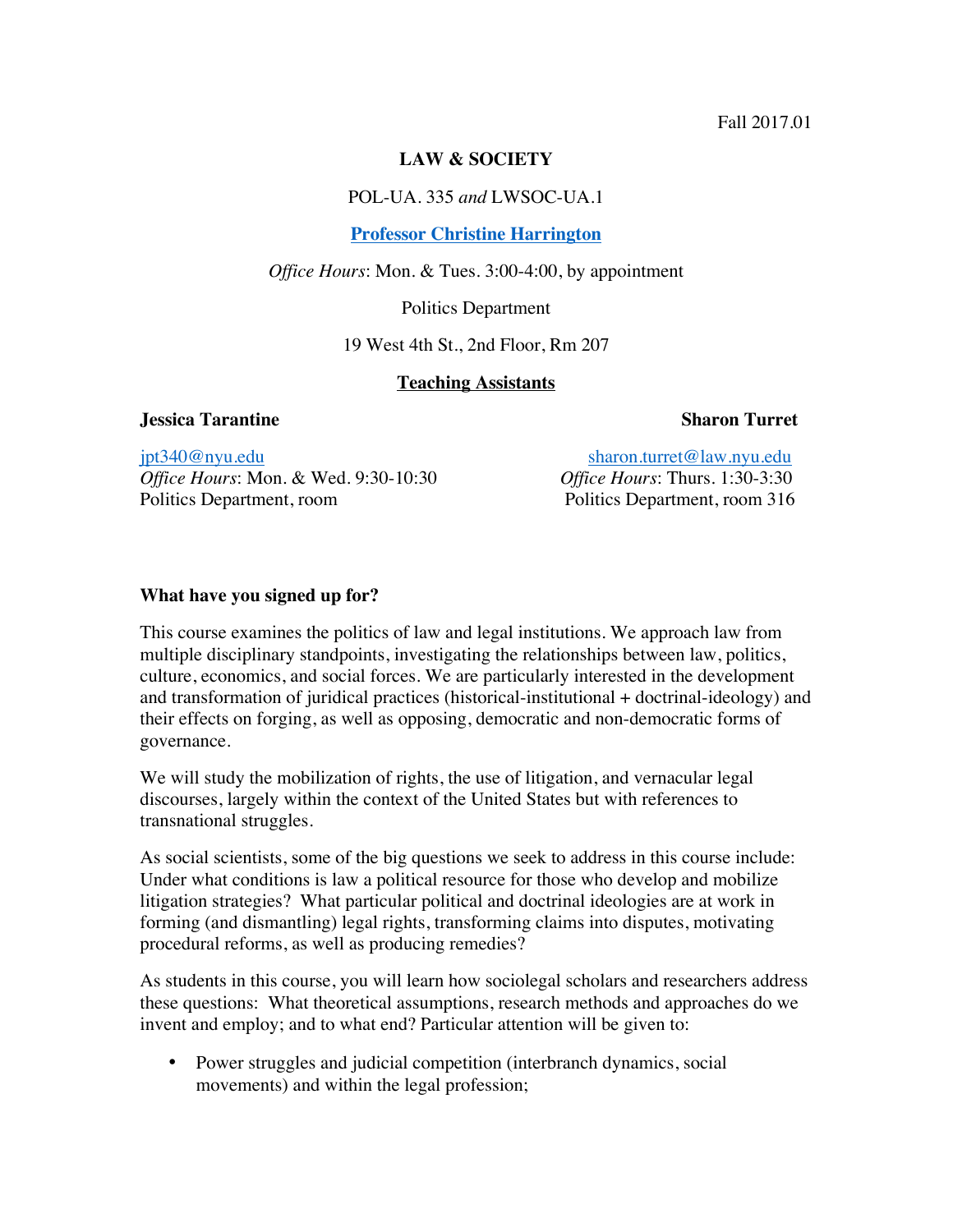- Legislating and litigating different conceptions of equality in educational opportunity;
- Political, administrative, and judicial handling of employment discrimination disputes.

# **Evaluation and Grading**:

Please read all required material *before* class and be prepared to critically engage, respond to questions, as well as ask questions relevant to the course. You are also encouraged to read recommended materials mentioned in lectures and recitations, which will be posted on *NYU Classes*.

- 10% is based on attendance and participation in recitations
- 30% is based on an in-class Mid-Term Examination, consisting of 2 essay questions and 4 short-identifications; Monday, October  $30<sup>th</sup>$
- 60% is based on an in-class Final Examination, covering all of the course material; Monday, December 18, 10:00-11:50
- And the quality of your participation in class will be taken into account.

# **Required Books:**

Christopher P. Banks and David M. O'Brien (2016) *The Judicial Process: Law, Courts, and Judicial Politics*. Sage Publishing: CQ Press.

Stuart A. Scheingold (2004) *The Politics of Rights: Lawyers, Public Policy, and Political Change*. University of Michigan Press.

Steven M. Teles ((2008) *The Rise of the Conservative Legal Movement: The Battle for Control of the Law*. Princeton University Press.

Michael Paris (2010) *Framing Equal Opportunity: Law and the Politics of School Finance Reform*. Stanford University Press.

Ellen Berry, Robert L. Nelson and Laura Beth Nielson (2017) *Rights on Trial: How Workplace Discrimination Law Perpetuates Inequality*. University of Chicago Press.

All other required material will be posted on *NYU Classes*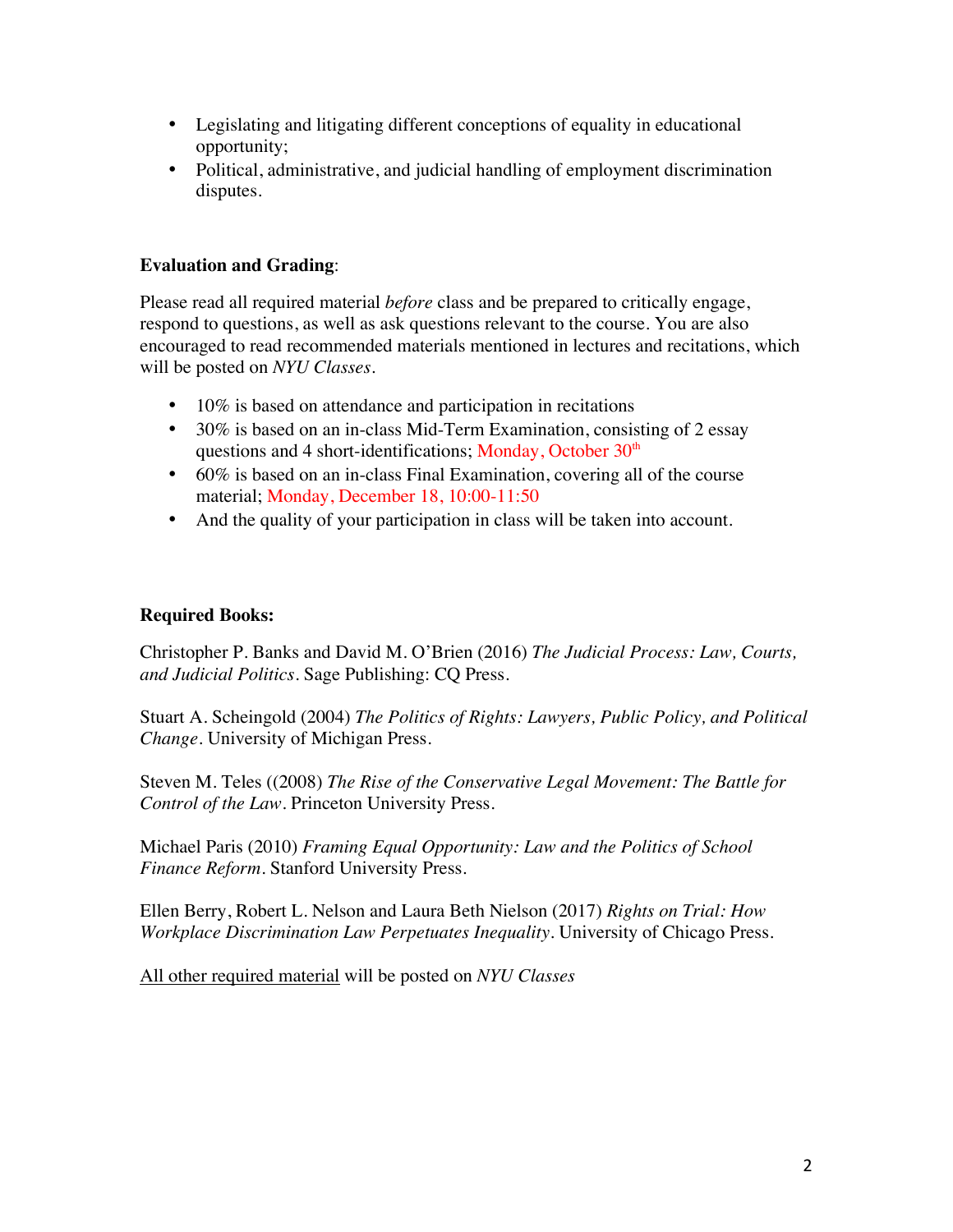#### **Course Outline**

#### **I. Law** *as* **a Political Process** (4 weeks)

#### **A. Jurisprudence**

## September 11, 13 & 15

- Banks and O'Brien (2016) *The Judicial Process: Law, Courts, and Judicial Politics*. Chapters 1 & 2.
- Stuart A. Scheingold, *The Politics of Rights: Lawyers, Public Policy, and Political Change*. Chapters 1 & 2.

#### **B. Adjudication & the Federal Courts**

#### September 20 & 25

- Administrative Office of the United States "Courts: Understanding the Federal Courts."
- Banks and O'Brien, chapter 3 & 4

## **C. Justices & Judges**

September 27 & October 2

• Banks and O'Brien, chapter 4

#### **D. Legal Professions**

October 2 & 4

- Banks and O'Brien, chapter 5
- Scheingold, chapters 3-6

## \*Fall Recess, no class Monday, Oct. 9<sup>th</sup>

## **II. Political Competition: Juridical Style**

## October 11, 16, 18, 23 & 25

- Scheingold, chapters 9-11 [skim chapters 7-8]
- "Two Approaches to Legal Mobilization by Social Movements"
- Steven M. Teles (2008) *The Rise of the Conservative Legal Movement: The Battle for Control of the Law*. Introduction & chapters 1-7
- Banks and O'Brien, "Organized Interests and Strategic Litigation," chapter 6

## **MID-TERM EXAMINATION: Monday, October 30th**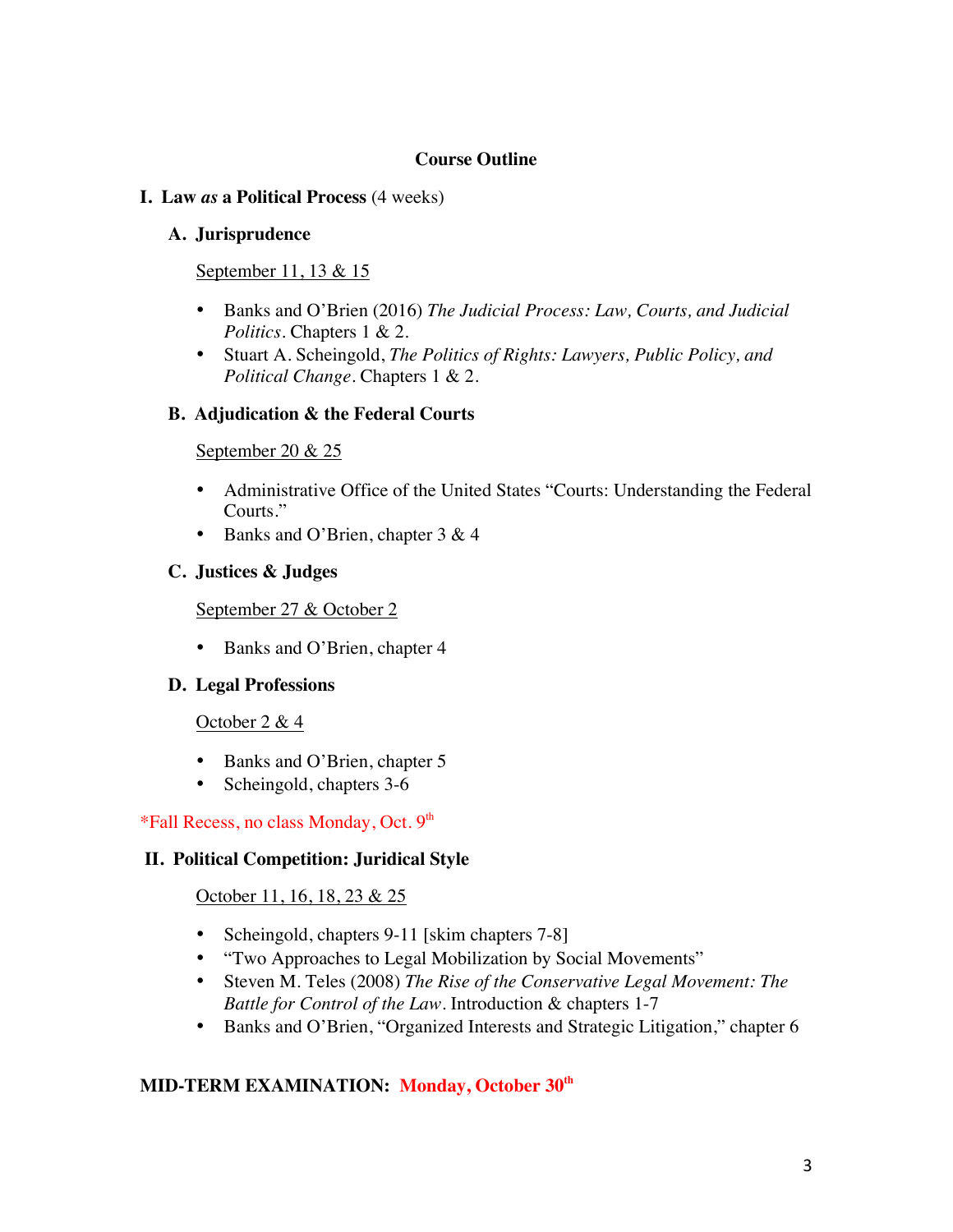## **III. Civil Rights: Equality and Opportunity**

# **A. Constitutional Equality (14th Amendment)** November 1

- $13<sup>th</sup>$ ,  $14<sup>th</sup>$  and  $15<sup>th</sup>$  Amendments to the US Constitution
- Force Acts and the Ku Klux Klan Act (1871)

## **B. Exclusionary Legalities** November 6

- *Civil Rights Cases*, 109 US 3 (1883) 8-1, Justice Bradley; dissent by Harlan
- *Plessy v. Ferguson*, 163 US 537 (1896) 7-1, Justice Brown; dissent by Harlan

# **C. Constructing Civil Rights**

## November 8

- *Korematsu v. U.S.*, 323 US 214 (1944) 6-3, Justice Black; dissents by Roberts, Murphy and Jackson
- *Brown v. Board of Education*, 347 U.S. 483 (1954) 9-0, Chief Justice Warren

*Recommended:*

Mark V. Tushnet (1987) *The NAACP's Legal Strategy Against Segregated Education, 1925-1950*. University of North Carolina Press. Chapters 1-2

## November 13

- Civil Right Act 1964
- *San Antonio Independent School District v. Rodriguez*, 411 U.S. 1 (1973) 5-4, Justice Powell; dissents Douglas, Brennan, White and Marshall

## **D. Funding Equal Opportunity** November 15 & 20

- Michael Paris (2010) *Framing Equal Opportunity: Law and the Politics of School Finance Reform*. Stanford University Press.
- Courts cases TBA

## **IV. Employment Litigation and Antidiscrimination Policies**

- **A. Are Americans "Litigious"** & **Is there a "Litigation Crisis"?** November 27
	- Banks and O'Brien: pp. 20-21; 233-240; and 247-248.
	- *Merchants of Doubt*, the film